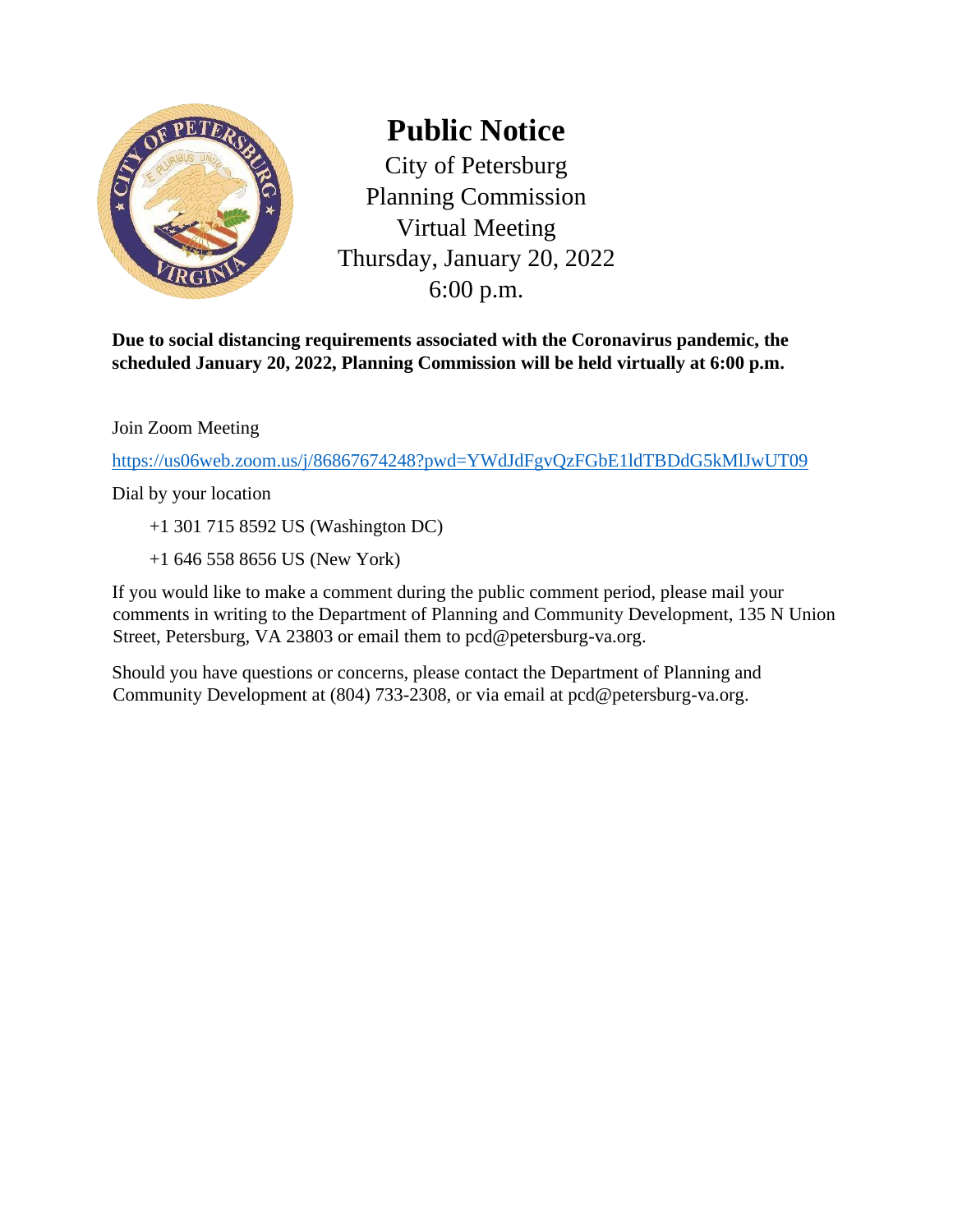

**City of Petersburg** 

Planning Commission Virtual Meeting Thursday, January 20, 2022 6:00 p.m.

- 1. Call to Order
- 2. Roll Call
- 3. Adoption of the Agenda
- 4. Adoption of the Minutes
	- a. December 9, 2021, Planning Commission Meetings
- 5. Public Information Period (3-minute maximum comment period for each speaker)
- 6. Public Hearings
	- a. 21-REZ-04: Request by PBFL, LLC represented by C. Burton Cutright, to rezone property located at 1200 Harrison Creek Blvd, TP # 040030801, 4220 Harrison Creek Blvd, 1225 Harrison Creek Blvd and 4255 Harrison Creek Blvd, future identified as TP# 040030805, TP# 040030806, and TP# 040030807, from PUD with B-2, General Commercial District with conditions to PUD, with conditions. The proposed rezoning will allow the applicant to construct 52 single-family detached rental homes on 6.26+/- acres located along Harrison Creek Blvd between Route 460 and Acqua Luxury Apartments. This subject property is approximately 272,990.52 sq. ft. and has a public street frontage of approximately 261.06 feet.